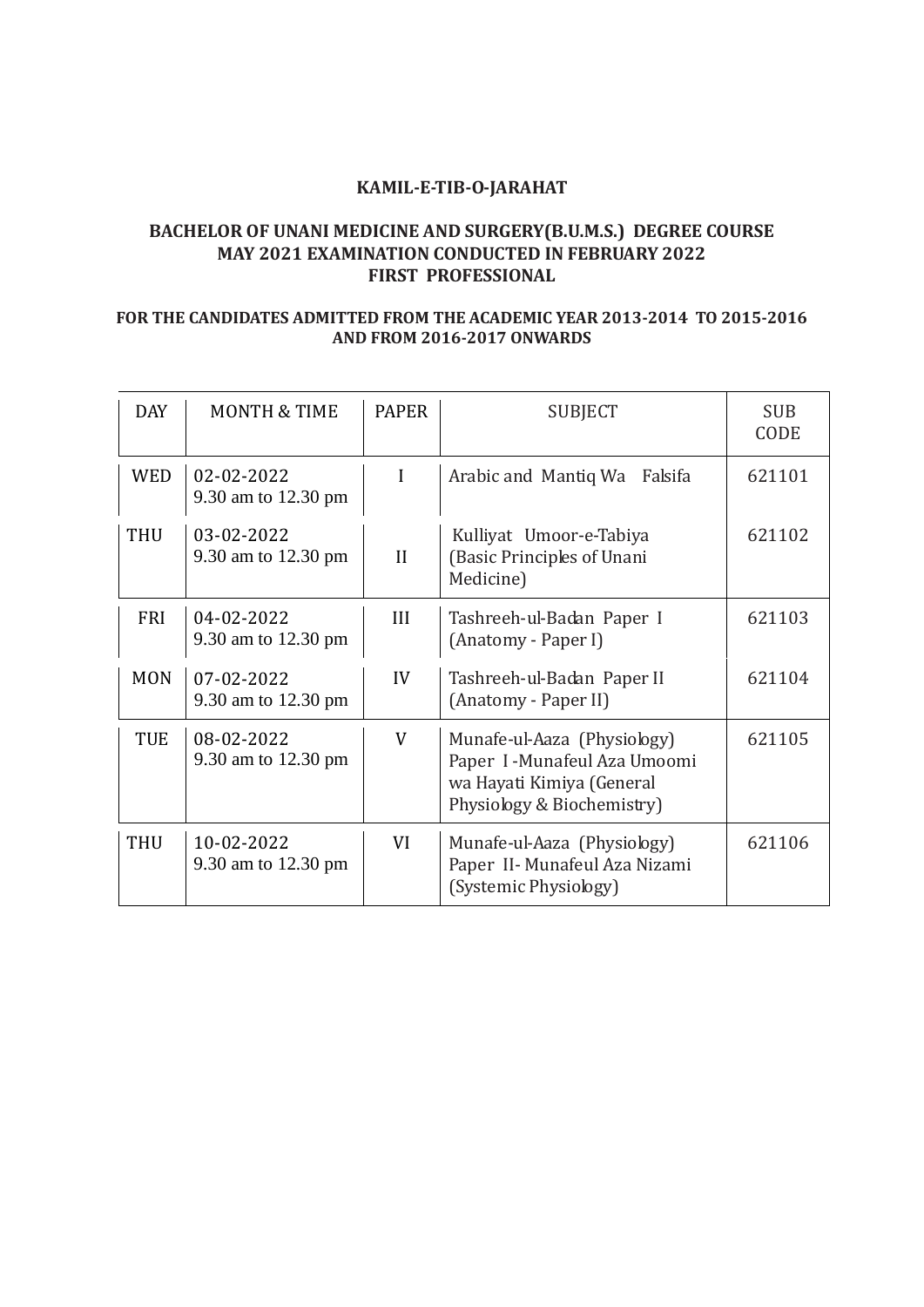# **SECOND PROFESSIONAL B.U.M.S. DEGREE COURSE**

#### **FOR THE CANDIDATES ADMITTED FROM THE ACADEMIC YEAR 2013-2014 TO 2015-2016 AND FROM 2016-2017 ONWARDS**

| <b>DAY</b> | <b>MONTH &amp; TIME</b>           | <b>PAPER</b> | <b>SUBJECT</b>                                                           | <b>SUB CODE</b> |
|------------|-----------------------------------|--------------|--------------------------------------------------------------------------|-----------------|
| FRI        | 11-02-2022<br>9.30 am to 12.30 pm | I            | Tareekhe Tib (History of<br>Medicine)                                    | 621111          |
| <b>MON</b> | 14-02-2022<br>9.30 am to 12.30 pm | $\mathbf{I}$ | Tahaffuzi wa Samaji Tib<br>(Preventive and Community)<br>Medicine)       | 621112          |
| TUE        | 15-02-2022<br>9.30 am to 12.30 pm | III          | Ilmul Advia<br>Paper - I Kulliyate Advia                                 | 621113          |
| <b>THU</b> | 17-02-2022<br>9.30 am to 12.30 pm | IV           | Ilmul Advia<br>Paper - II Advia Mufradah                                 | 621114          |
| <b>FRI</b> | 18-02-2022<br>9.30 am to 12.30 pm | V            | Mahiyatul Amraz<br>Paper - I Mahiyatul Amraz<br>Umoomi wa Ilmul Jaraseem | 621115          |
| <b>MON</b> | 21-02-2022<br>9.30 am to 12.30 pm | VI           | Mahiyatul Amraz<br>Paper - II Mahiyatul Amraz<br>Nizami                  | 621116          |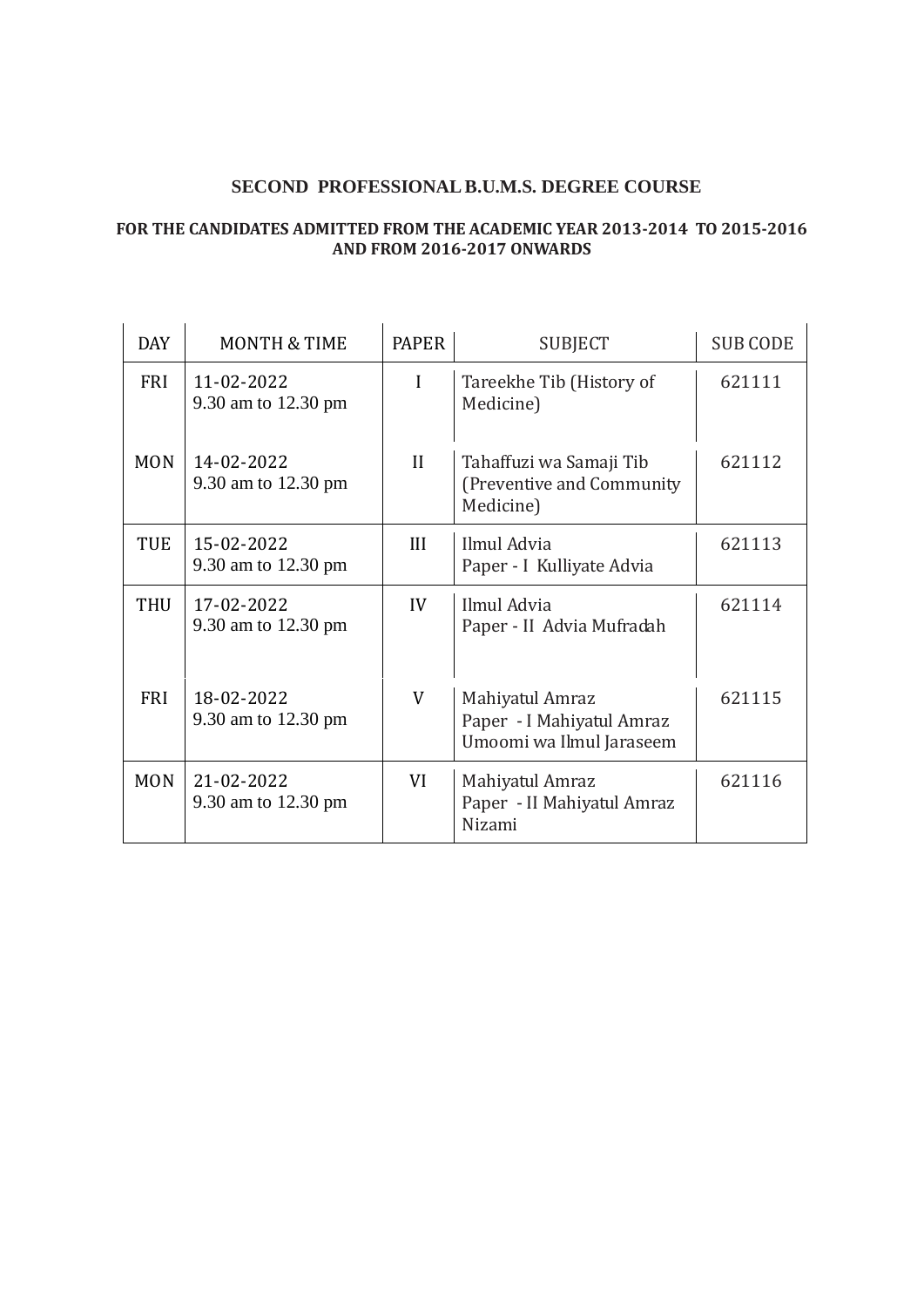### **THIRD PROFESSIONAL B.U.M.S. DEGREE COURSE**

#### **FOR THE CANDIDATES ADMITTED FROM THE ACADEMIC YEAR 2013-2014 TO 2015-2016 AND FROM 2016-2017 ONWARDS**

| <b>DAY</b> | <b>MONTH &amp; TIME</b>           | <b>PAPER</b> | <b>SUBJECT</b>                                                               | <b>SUB</b><br><b>CODE</b> |
|------------|-----------------------------------|--------------|------------------------------------------------------------------------------|---------------------------|
| <b>WED</b> | 02-02-2022<br>2.00 pm to 05.00 pm | I            | <b>Communication Skills</b>                                                  | 621121                    |
| <b>THU</b> | 03-02-2022<br>2.00 pm to 05.00 pm | $\mathbf{H}$ | Ilmul Saidla wa Murakkabat<br>- Paper (I) Ilmul Saidla                       | 621122                    |
| <b>FRI</b> | 04-02-2022<br>2.00 pm to 05.00 pm | III          | Ilmul Saidla Wa Murakkabat<br>paper (II) - Advia<br>Murakkabah               | 621123                    |
| <b>MON</b> | 07-02-2022<br>2.00 pm to 05.00 pm | IV           | Tibbe Qanooni wa Ilmul<br>Samoom (Medical<br>Jurisprudence & Toxicology)     | 621124                    |
| <b>TUE</b> | 08-02-2022<br>2.00 pm to 05.00 pm | V            | Sareeriyat wa Usoole Ilaj (Bed<br>side clinic & Principles of<br>Management) | 621125                    |
| <b>THU</b> | 10-02-2022<br>2.00 pm to 05.00 pm | VI           | Ilaj bit Tadbeer (Regimenal<br>Therapy)                                      | 621126                    |
| <b>FRI</b> | 11-02-2022<br>2.00 pm to 05.00 pm | <b>VII</b>   | Amraz-e-Atfal (Paediatrics)                                                  | 621127                    |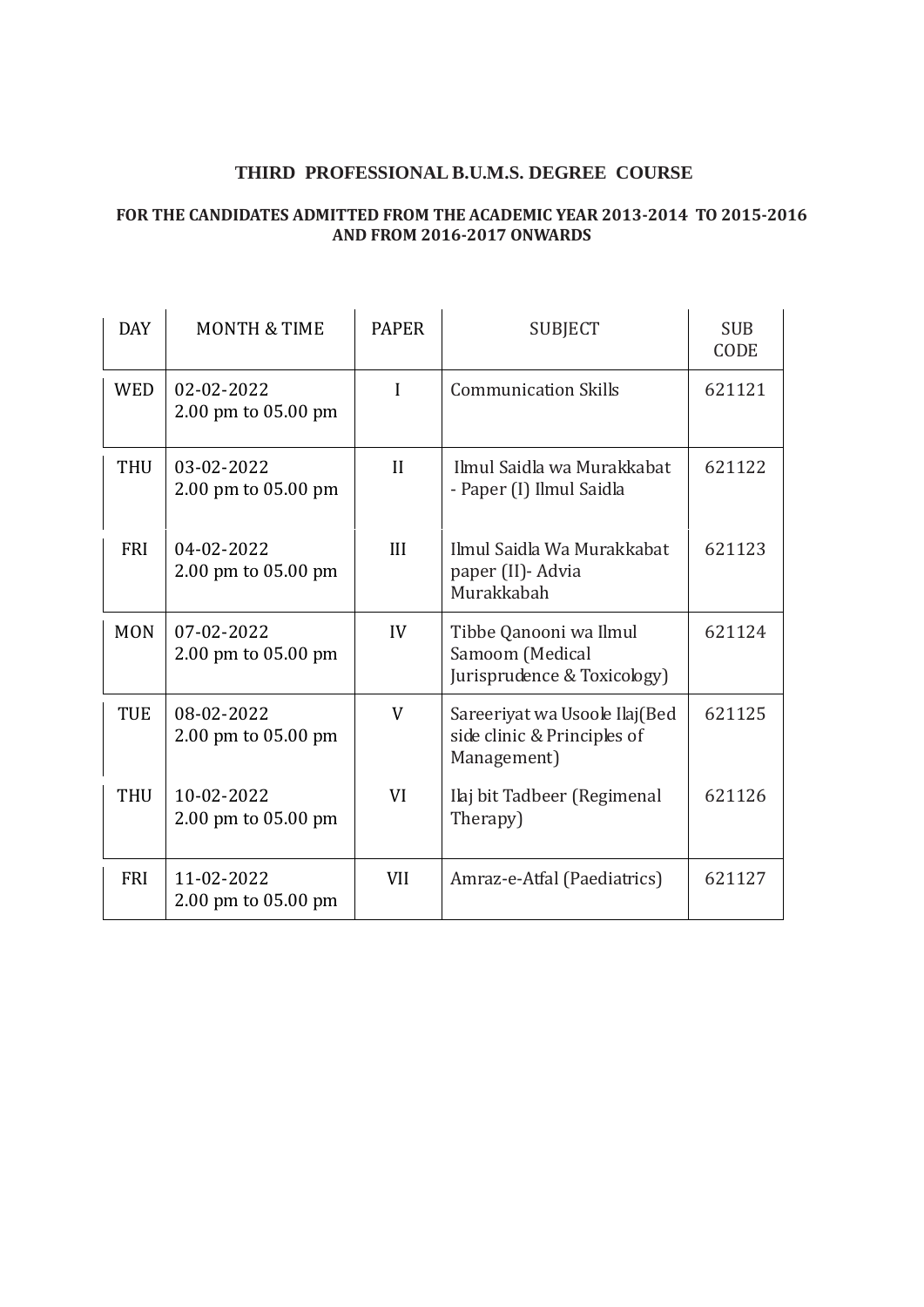#### FINAL PROFESSIONAL B.U.M.S. DEGREE COURSE

#### FOR THE CANDIDATES ADMITTED FROM THE ACADEMIC YEAR 2013-2014 AND UPTO 2015-2016.

| <b>DAY</b> | <b>MONTH &amp; TIME</b>           | <b>PAPER</b> | <b>SUBJECT</b>                                                                                     | <b>SUB</b><br>CODE |
|------------|-----------------------------------|--------------|----------------------------------------------------------------------------------------------------|--------------------|
| <b>MON</b> | 14-02-2022<br>2.00 pm to 05.00 pm | $\mathbf{I}$ | Moalajat-I<br>Paper(I) Amraz-e-Nizam-e-<br>Dimag wa sa Aasab and Baah                              | 621131             |
| <b>TUE</b> | 15-02-2022<br>2.00 pm to 05.00 pm | II           | Moalajat-I<br>Paper-(II) Amraz-e-<br>Tanaffus, Dauran-e-Khon,<br>Tauleed-e-Dam, Tihal              | 621132             |
| <b>THU</b> | 17-02-2022<br>2.00 pm to 05.00 pm | III          | Moalajat-II<br>Paper-(I) Amraz-e-Hazm, Baul o<br>Tanasul                                           | 621133             |
| <b>FRI</b> | 18-02-2022<br>2.00 pm to 05.00 pm | IV           | Moalajat-II<br>Paper-(II) Amraz-e-<br>Mutaddiyah, Hummiyat, Jild-o-<br>Tazeeniyat, Amraz-e-mafasil | 621134             |
| <b>MON</b> | 21-02-2022<br>2.00 pm to 05.00 pm | V            | Amraze Niswan                                                                                      | 621135             |
| <b>TUE</b> | 22-02-2022<br>2.00 pm to 05.00 pm | VI           | Ilmul Qabalat wa Naumaulood                                                                        | 621136             |
| <b>THU</b> | 24-02-2022<br>2.00 pm to 05.00 pm | <b>VII</b>   | Ilmul Jarahat<br>Paper(I) Jarajat Umoomi                                                           | 621137             |
| <b>FRI</b> | 25-02-2022<br>2.00 pm to 05.00 pm | <b>VIII</b>  | Ilmul Jarahat<br>Paper(II) Jarajat Nizami                                                          | 621138             |
| <b>MON</b> | 28-02-2022<br>2.00 pm to 05.00 pm | IX           | Ain, Uzn, Anf, Halaq wa Asnan                                                                      | 621139             |

**STUDENTS WHO HAVE APPEARED FOR MAY 2021 FINAL YEAR EXAMINATIONS** CONDUCTED IN SEPTEMBER 2021 ARE NOT ELIGIBLE FOR THIS EXAMINATIONS.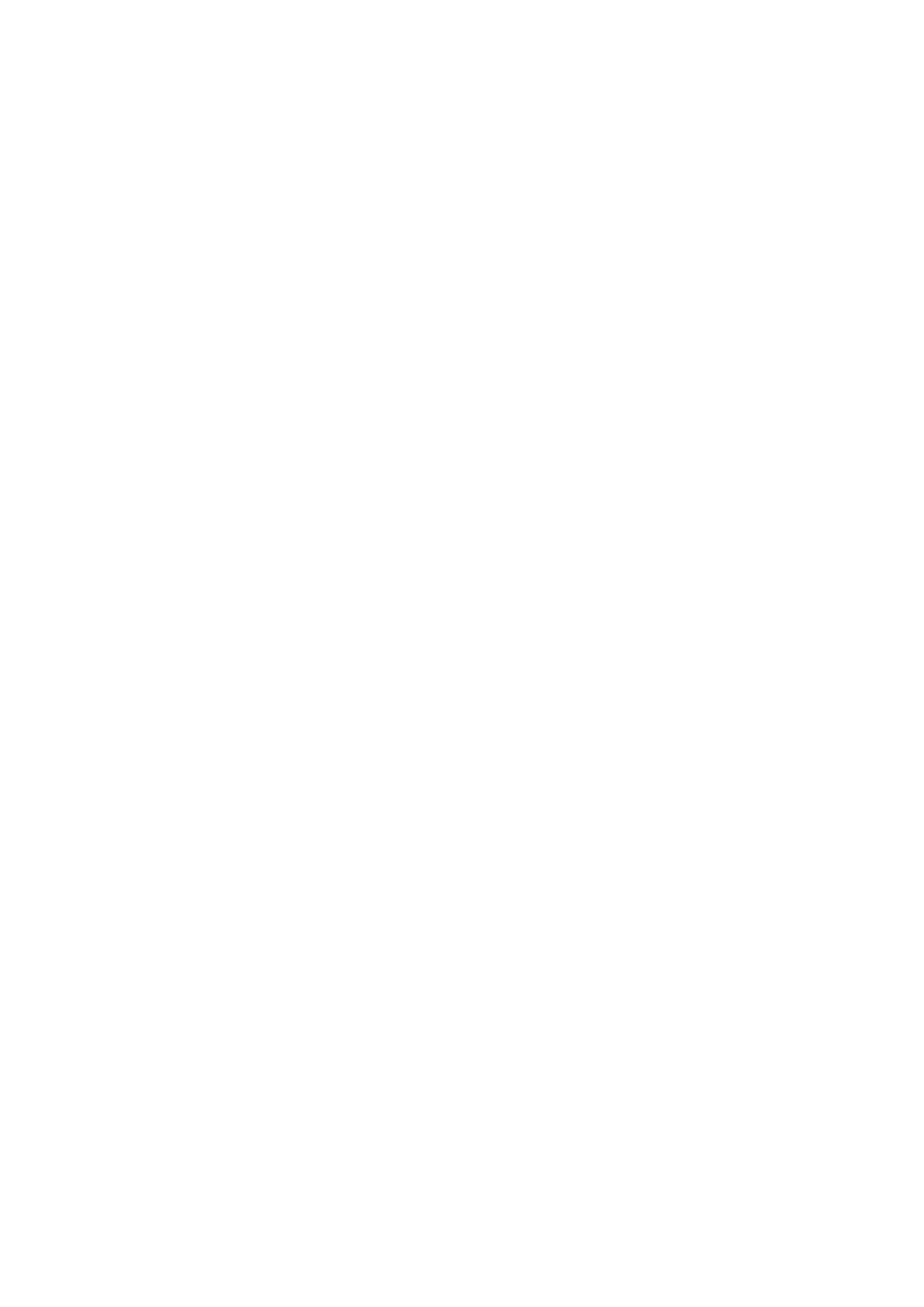# **FINAL PROFESSIONAL B.U.M.S. DEGREE COURSE MAY 2021 EXAM TO BE HELD IN FEBRUARY 2022 (REGULATION FROM 2016-2017 ONWARDS)**

| <b>DAY</b> | <b>MONTH &amp; TIME</b>           | <b>PAPER</b>  | <b>SUBJECT</b>                                                                                                       | <b>SUB</b><br><b>CODE</b> |
|------------|-----------------------------------|---------------|----------------------------------------------------------------------------------------------------------------------|---------------------------|
| <b>MON</b> | 14-02-2022<br>2.00 pm to 05.00 pm |               | <b>Moalajat</b><br>Paper(I) Amraz-e-Nizam-e-<br>Dimagwa Aasab and Baah,<br>Hummiyat                                  | 621140                    |
| TUE        | 15-02-2022<br>2.00 pm to 05.00 pm | $\mathsf{II}$ | <b>Moalajat</b><br>Paper-(II) Amraz-e-<br>Tanaffus, Dauran-e-Khon,<br>Tauleed-e-Dam, Tihal                           | 621141                    |
| <b>THU</b> | 17-02-2022<br>2.00 pm to 05.00 pm | Ш             | <b>Moalajat</b><br>Paper-(III) Amraz-e-Hazm,<br>Baul o Tanasul, Amraz-e-<br>Mutaddiyah, Hummiyat,<br>Amraz-e-mafasil | 621142                    |
| <b>FRI</b> | 18-02-2022<br>2.00 pm to 05.00 pm | IV            | Amraze Niswan                                                                                                        | 621135                    |
| <b>MON</b> | 21-02-2022<br>2.00 pm to 05.00 pm | V             | Ilmul Qabalat wa<br>Naumaulood                                                                                       | 621136                    |
| <b>TUE</b> | 22-02-2022                        | VI            | <b>Ilmul Jarahat</b>                                                                                                 | 621137                    |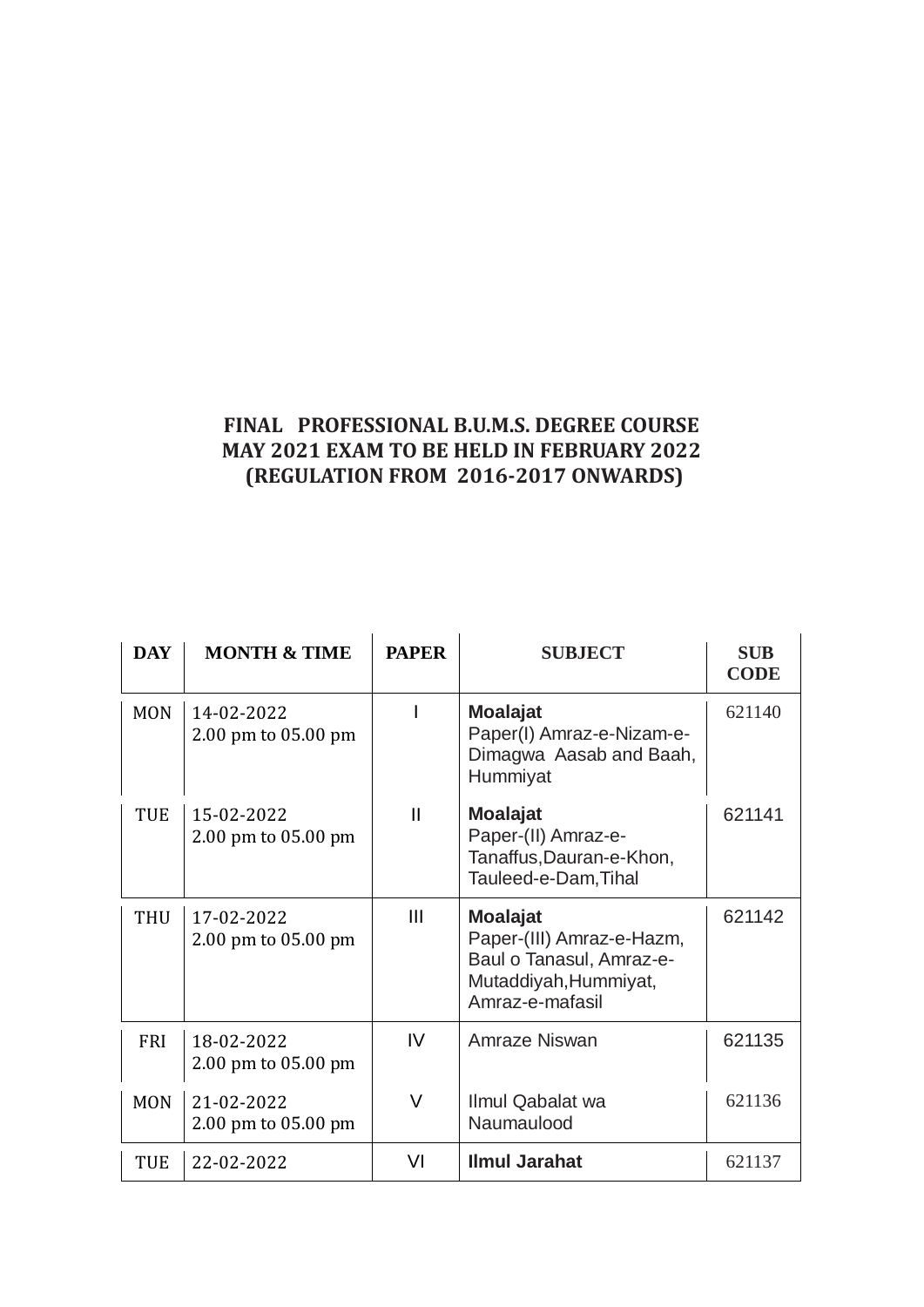|            | $2.00 \text{ pm}$ to 05.00 pm     |              | Paper(I) Jarajat Umoomi                          |        |
|------------|-----------------------------------|--------------|--------------------------------------------------|--------|
| THU        | 24-02-2022<br>2.00 pm to 05.00 pm | VII          | <b>Ilmul Jarahat</b><br>Paper(II) Jarahat Nizami | 621138 |
| <b>FRI</b> | 25-02-2022<br>2.00 pm to 05.00 pm | <b>IVIII</b> | Ain, Uzn, Anf, Halag wa<br>Asnan                 | 621139 |
| <b>MON</b> | 28-02-2022<br>2.00 pm to 05.00 pm | IX           | Amraze Jild wa Tazeeniyat                        | 621143 |

# **FINAL PROFESSIONAL B.U.M.S. COURSE**

#### **FOR THE CANDIDATES ADMITTED FROM THE ACADEMIC YEAR 2013-2014 ON WARDS**

| <b>DAY</b> | <b>MONTH &amp; TIME</b>              | <b>PAPER</b>  | <b>SUBJECT</b>                                                                                     | Q.P.<br><b>CODE</b> |
|------------|--------------------------------------|---------------|----------------------------------------------------------------------------------------------------|---------------------|
| <b>MON</b> | 14-02-2022<br>2.00 pm to 05.00<br>pm | $\mathbf{I}$  | Moalajat-I<br>Paper(I) Amraz-e-Nizam-e-<br><b>Dimag was Aasab and Baah</b>                         | 621131              |
| <b>WED</b> | 16-02-2022<br>2.00 pm to 05.00 pm    | $\mathbf{H}$  | Moalajat-I<br>Paper-(II) Amraz-e-<br>Tanaffus, Dauran-e-Khon,<br><b>Tauleed-e-Dam, Tihal</b>       | 621132              |
| <b>THU</b> | 17-02-2022<br>2.00 pm to 05.00 pm    | III           | Moalajat-II<br>Paper-(I) Amraz-e-Hazm, Baul<br>o Tanasul                                           | 621133              |
| <b>FRI</b> | 18-02-2022<br>2.00 pm to 05.00 pm    | $\mathbf{IV}$ | Moalajat-II<br>Paper-(II) Amraz-e-<br>Mutaddiyah, Hummiyat, Jild-o-<br>Tazeeniyat, Amraz-e-mafasil | 621134              |
| <b>MON</b> | 21-02-2022<br>2.00 pm to 05.00 pm    | $\mathbf{V}$  | <b>Amraze Niswan</b>                                                                               | 621135              |
| <b>WED</b> | 23-02-2022<br>2.00 pm to 05.00<br>pm | VI            | <b>Ilmul Qabalat wa Naumaulood</b>                                                                 | 621136              |
| <b>THU</b> | 24-02-2022<br>2.00 pm to 05.00<br>pm | <b>VII</b>    | <b>Ilmul Jarahat</b><br>Paper(I) Jarajat Umoomi                                                    | 621137              |